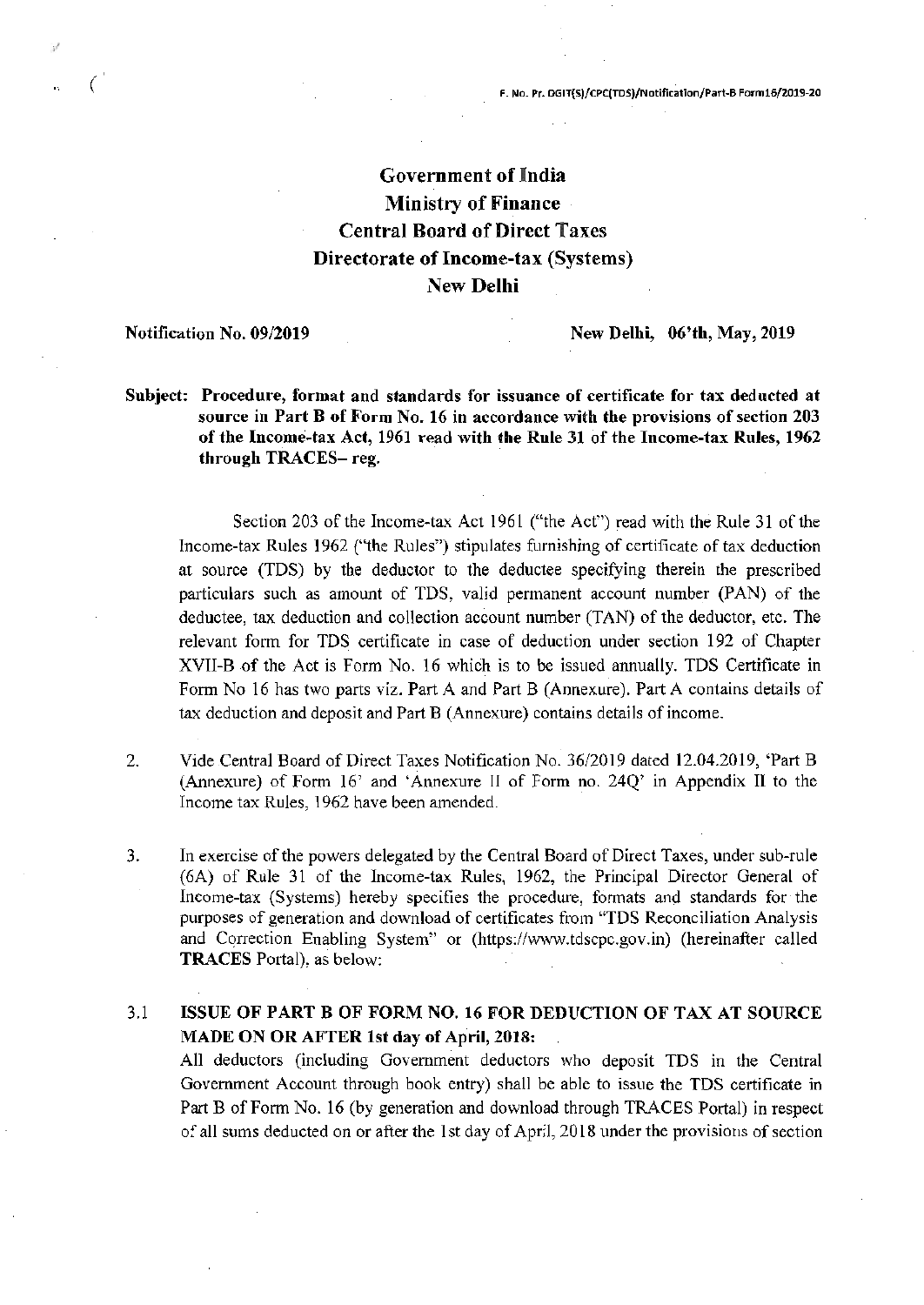192 of Chapter XVII-B provided that the relevant TDS statement for the fourth quarter i.e. Form 24Q is furnished alongwith duly filled in Annexure II of Form 24Q as substituted vide Central Board of Direct Taxes Notification No. *36/2019* dated 12.04.2019. To ensure generation of accurate TDS certificate in Part B of Form No. 16, the deductor(s) need to report correct data in Annexure II of Form 24Q. The TRACES generated Form No. 16 shall have a unique TDS certificate number.

### 3.2 AUTHENTICATION OF TDS CERTIFICATE IN FORM NO. 16:

The deductor, issuing the TDS certificate in Form No. 16 by downloading it from the TRACES Portal, shall, before issuing to the deductee authenticate the correctness of contents mentioned therein and verify the same either by using manual signature or by using digital signature in accordance with sub-rule (6) of Rule 31.

### 3.3 'Part B (Annexure)' of Form No. 16 item nos.  $2(f)$  and  $10(k)$ :

The item nos.  $2(f)$  and  $10(k)$  in Part B (Annexure) of Form 16 required to be filled-in by the deductor manually shall be made available at the bottom of the TRACES generated Form 16 (Part B) and the deductor shall duly fill details, where available, in item numbers  $2(f)$  and  $10(k)$  before furnishing of Part B (Annexure) to the employee. The deductors who opt to authenticate Part B of Form No. 16 manually will be provided with the download of the Part B of Form No. 16 alongwith these item nos.  $2(f)$  and  $10(k)$ appearing at the bottom of the Form. The deductor shall duly fill details, where applicable, in item numbers  $2(f)$  and  $10(k)$  before furnishing of Part B (Annexure) to the employee. The deductors who opt to authenticate Part B of Form No. 16 using Digital Signature Certificate (DSC) will be provided with the download of Part B of Form No. 16 without item nos.  $2(f)$  and  $10(k)$  and therefore these details shall be required to be prepared by the employer and issued to the employee, where applicable, before furnishing of Part B to the employee.

- 3.4 Sub rule (3) of Rule 31 of the Income tax Rules, 1962 prescribes the time limit for issuance of Form 16 by the deductor to the employee. Currently, Form 16 should be issued by 15'th June of the Financial Year immediately following the financial year in which income was paid and tax deducted.
- 4. This issues with approval of the Principal Director General of Income-tax (Systems).

(Ravi Kant Choudhary) JCIT (OSD) (CPC-TDS), O/o the Pr. Director General of Income-tax (Systems), New Delhi

Copy for kind information to:-

- 1. PPS to the Chairman and all Members, CBDT, North Block, New Delhi.
- 2. All Pr. Chief Commissioners/Pr. Director Generals of Income-tax/Chief Commissioners of Income-taxIPr. Commissioners of Income-tax/Commissioners of Income-